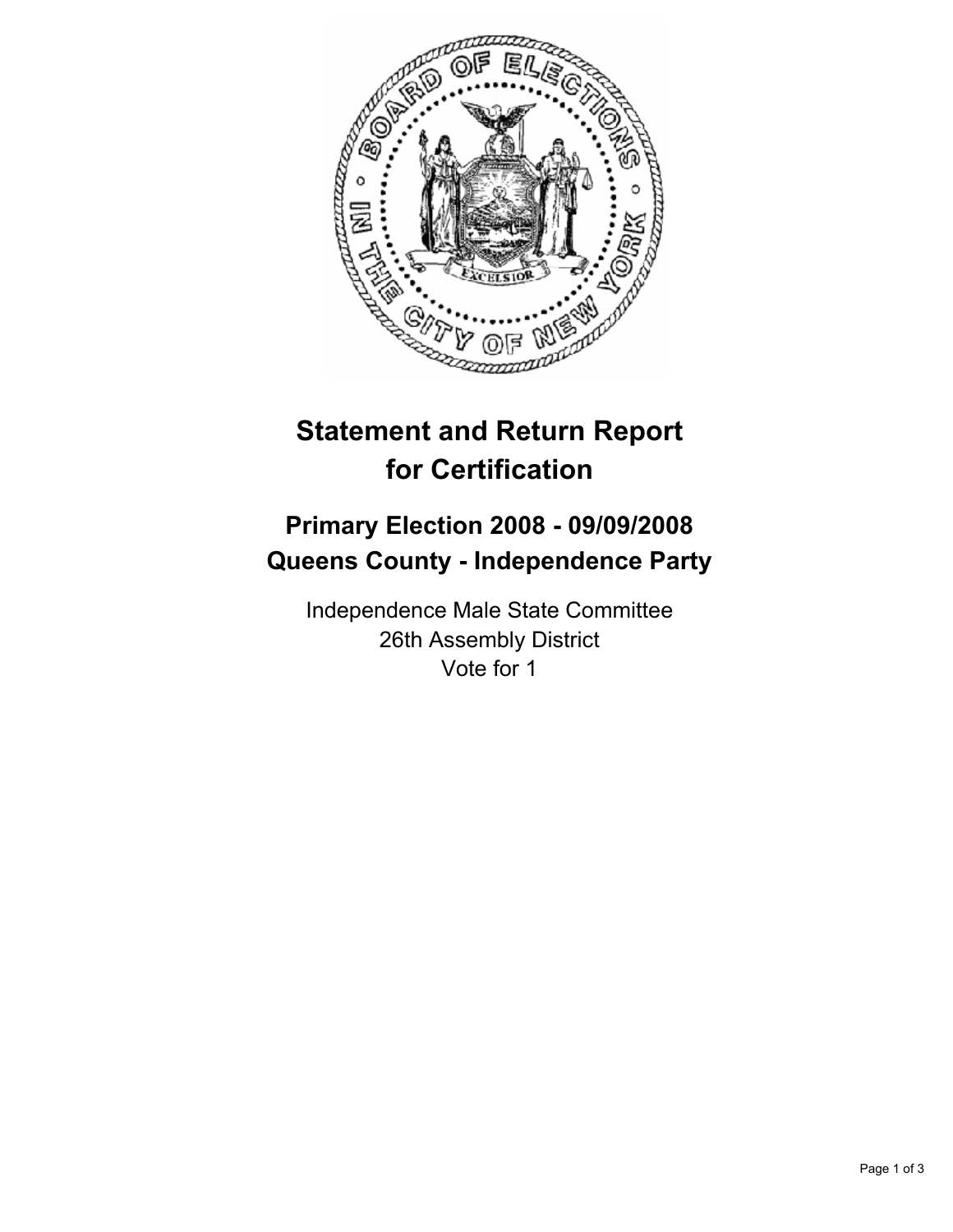

## **Assembly District 26**

| <b>EMERGENCY</b><br>ABSENTEE/MILITARY | 6  |
|---------------------------------------|----|
| AFFIDAVIT                             | 6  |
| JOHN KOPACSKA                         | 26 |
| DRAGO LOVRIN                          | 33 |
| <b>Total Votes</b>                    | 59 |